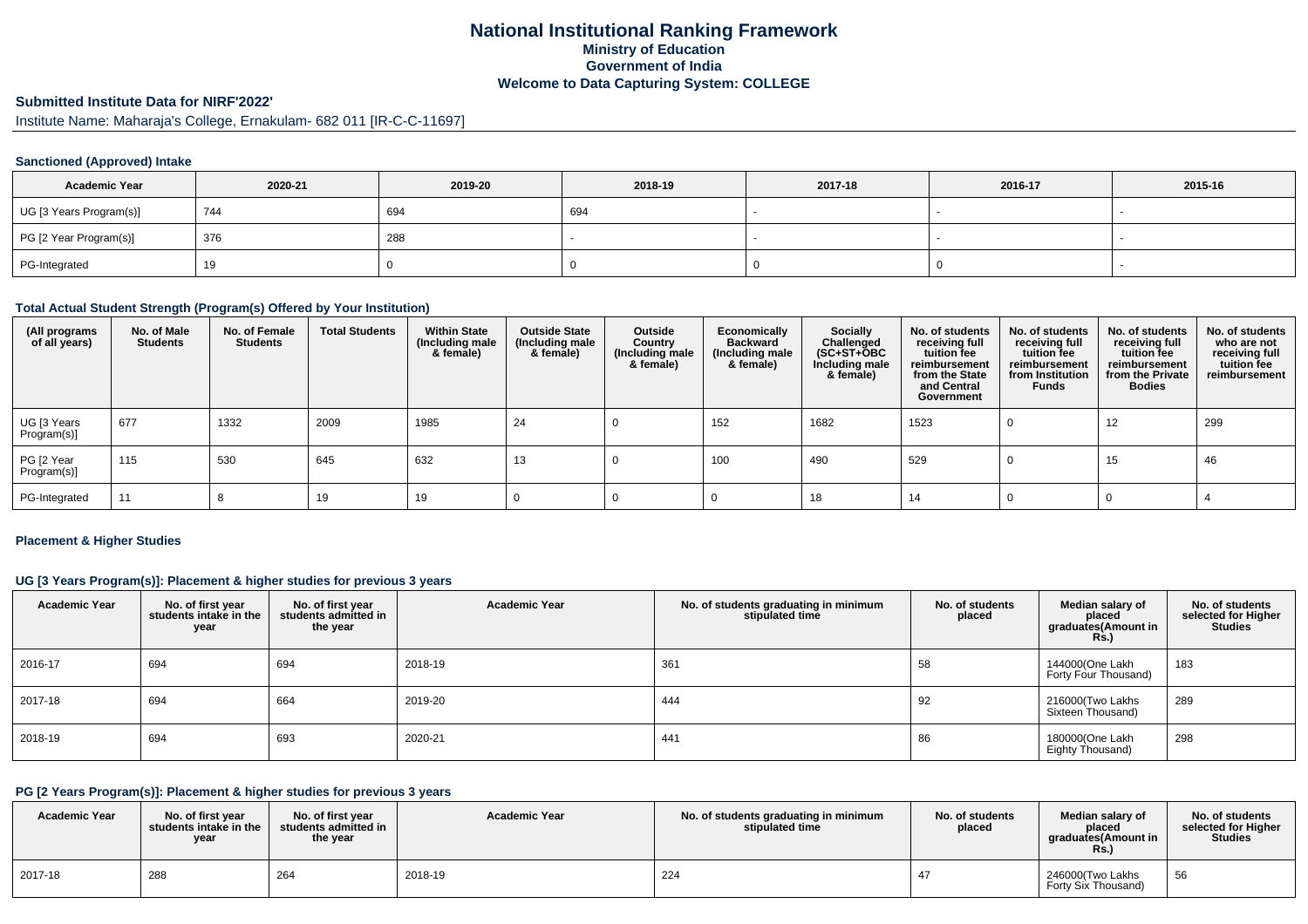| 2018-19 | 288 | 27' | 2019-20 | 196 | $\sim$ | 306000(Three Lakhs<br>Six Thousand)      | 71 |
|---------|-----|-----|---------|-----|--------|------------------------------------------|----|
| 2019-20 | 288 | 283 | 2020-21 | 247 | 101    | 264000(Two Lakhs<br>Sixty Four Thousand) | 80 |

## **PG-Integrated [5 Years Program(s)]: Placement & higher studies for previous 3 years**

| <b>Academic Year</b> | No. of first year<br>students intake in the<br>year | No. of first vear<br>students admitted in<br>the year | <b>Academic Year</b> | No. of students graduating in minimum<br>stipulated time | No. of students<br>placed | Median salary of<br>placed<br>graduates(Amount in<br><b>Rs.)</b> | No. of students<br>selected for Higher<br>Studies |
|----------------------|-----------------------------------------------------|-------------------------------------------------------|----------------------|----------------------------------------------------------|---------------------------|------------------------------------------------------------------|---------------------------------------------------|
| 2014-15              |                                                     |                                                       | 2018-19              |                                                          |                           | 0(Zero)                                                          |                                                   |
| 2015-16              |                                                     |                                                       | 2019-20              |                                                          |                           | 0(Zero)                                                          |                                                   |
| 2016-17              |                                                     |                                                       | 2020-21              |                                                          |                           | 0(Zero)                                                          |                                                   |

# **Financial Resources: Utilised Amount for the Capital expenditure for previous 3 years**

| <b>Academic Year</b>                                                                                 | 2020-21                                                 |                                                            | 2018-19                                                 |  |  |  |  |  |  |  |  |
|------------------------------------------------------------------------------------------------------|---------------------------------------------------------|------------------------------------------------------------|---------------------------------------------------------|--|--|--|--|--|--|--|--|
|                                                                                                      | <b>Utilised Amount</b>                                  | <b>Utilised Amount</b>                                     | <b>Utilised Amount</b>                                  |  |  |  |  |  |  |  |  |
| Annual Capital Expenditure on Academic Activities and Resources (excluding expenditure on buildings) |                                                         |                                                            |                                                         |  |  |  |  |  |  |  |  |
| Library                                                                                              | 1342724 (Thirteen Lakh Forty Two Thousand Seven Hundred | 824342 (Eight Lakhs Twenty Thousand Three Hundred and      | 2402753 (Twenty Four Lakhs Two Thousand Seven Hundred   |  |  |  |  |  |  |  |  |
|                                                                                                      | and Twenty Four)                                        | Forty Two)                                                 | and Fifty Three)                                        |  |  |  |  |  |  |  |  |
| New Equipment for Laboratories                                                                       | 3831840 (Thirty Eight Lakh Thirty One Thousand Eight    | 2846667 (Twenty Eight Lakhs Forty Six Thousand Six Hundred | 14659406 (One Crore Forty Six Lakhs Fifty Nine Thousand |  |  |  |  |  |  |  |  |
|                                                                                                      | Hundred and Forty)                                      | and Sixty Seven)                                           | Four Hundred and Six)                                   |  |  |  |  |  |  |  |  |
| Other expenditure on creation of Capital Assets (excluding                                           | 11509792 (One Crore Fifteen Lakh Nine Thousand Seven    | 6523627 (Sixty Five Lakhs Twenty Three Thousand Six        | 9943949 (Ninety Nine Lakhs Forty Three Thousand Nine    |  |  |  |  |  |  |  |  |
| expenditure on Land and Building)                                                                    | Hundred and Ninety Two)                                 | Hundred and Twenty Seven)                                  | Hundred and Forty Nine)                                 |  |  |  |  |  |  |  |  |

# **Financial Resources: Utilised Amount for the Operational expenditure for previous 3 years**

| <b>Academic Year</b>                                                                                                                                                                            | 2020-21                                                                                         | 2019-20                                                                        | 2018-19                                                                                    |  |
|-------------------------------------------------------------------------------------------------------------------------------------------------------------------------------------------------|-------------------------------------------------------------------------------------------------|--------------------------------------------------------------------------------|--------------------------------------------------------------------------------------------|--|
|                                                                                                                                                                                                 | <b>Utilised Amount</b>                                                                          |                                                                                | <b>Utilised Amount</b>                                                                     |  |
|                                                                                                                                                                                                 |                                                                                                 | <b>Annual Operational Expenditure</b>                                          |                                                                                            |  |
| Salaries (Teaching and Non Teaching staff)                                                                                                                                                      | 334377640 (Thirty Three Crore Forty Three Lakh Seventy<br>Seven Thousand Six Hundred and Forty) | 211086013 (Twenty One Crore Ten Lakh Eight Six Thousand<br>and Thirteen)       | 194690325 (Nineteen Crore Forty Six Lakh Ninety Thousand<br>Three Hundred and Twenty Five) |  |
| Maintenance of Academic Infrastructure or consumables and<br>other running expenditures (excluding maintenance of hostels<br>and allied services, rent of the building, depreciation cost, etc) | 11245313 (One Crore Twelve Lakh Forty Five Thousand Three<br>Hundred and Thirteen)              | 8717471 (Eighty Seven Lakh Seventeen Thousand Four<br>Hundred and Seventy One) | 27696802 (Two Crore Seventy Six Lakh Ninety Six Thousand<br>Eight Hundred and Two)         |  |
| Seminars/Conferences/Workshops                                                                                                                                                                  | 307730 (Three Lakh Seven Thousand Seven Hundred and<br>Thirty)                                  | 2098528 (Twenty Lakh Ninety Eight Thousand Five Hundred<br>and Twenty Eight)   | 2370085 (Twenty Three Lakh Seventy Thousand and Eighty<br>Five)                            |  |

## **PCS Facilities: Facilities of physically challenged students**

| 1. Do your institution buildings have Lifts/Ramps?                                                                                                         | Yes, more than 80% of the buildings |
|------------------------------------------------------------------------------------------------------------------------------------------------------------|-------------------------------------|
| 2. Do your institution have provision for walking aids, including wheelchairs and transportation from one building to another for<br>handicapped students? | Yes                                 |
| 3. Do your institution buildings have specially designed toilets for handicapped students?                                                                 | Yes, more than 80% of the buildings |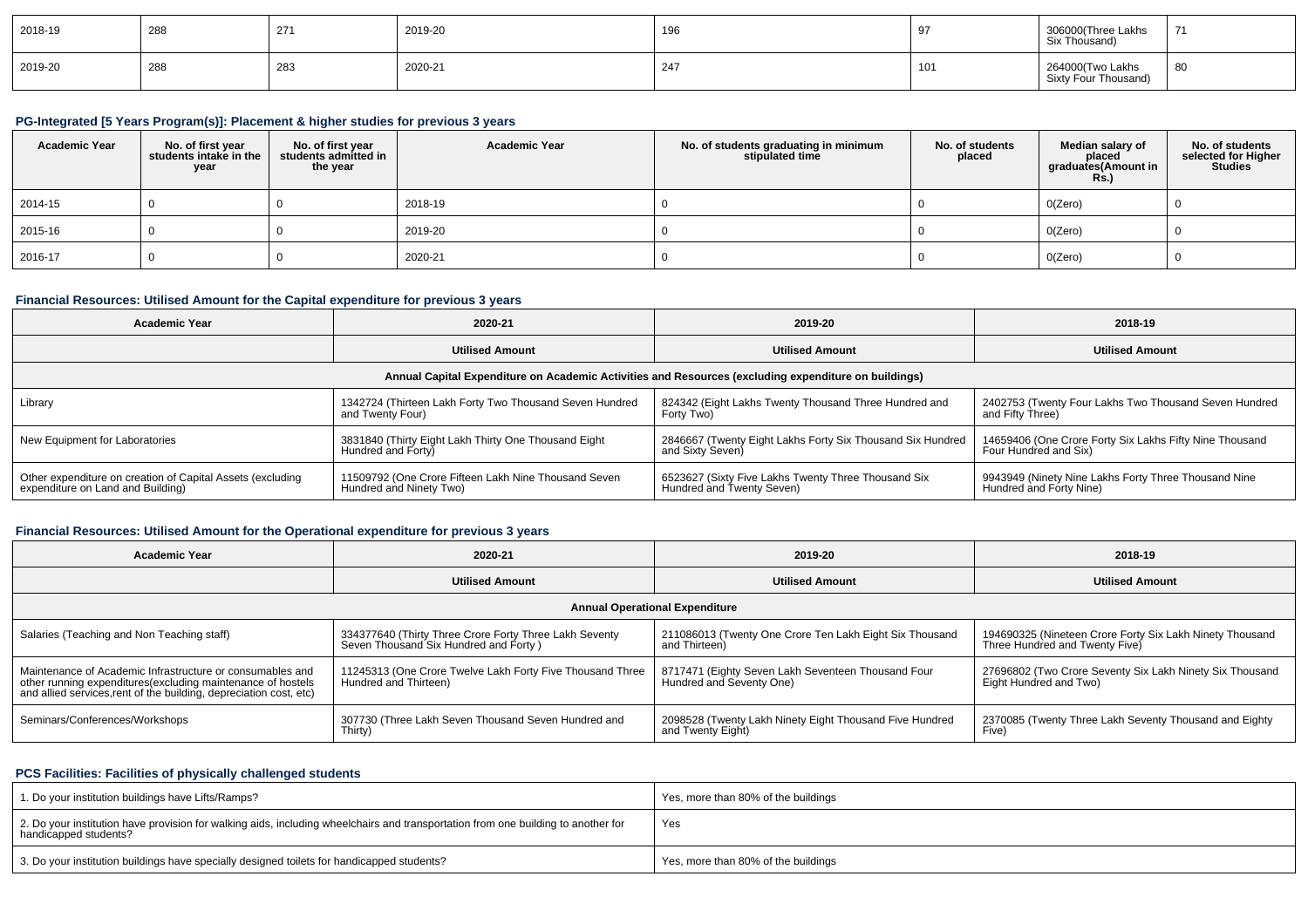## **Faculty Details**

| Srno           | <b>Name</b>                     | Age | <b>Designation</b>                                  | Gender | Qualification | <b>Experience (In</b><br>Months) | <b>Currently working</b><br>with institution? | <b>Joining Date</b> | <b>Leaving Date</b>      | <b>Association type</b> |
|----------------|---------------------------------|-----|-----------------------------------------------------|--------|---------------|----------------------------------|-----------------------------------------------|---------------------|--------------------------|-------------------------|
| $\overline{1}$ | Venugopal B                     | 47  | <b>Assistant Professor</b>                          | Male   | Ph.D          | 168                              | Yes                                           | 20-06-2019          | $\sim$                   | Regular                 |
| $\overline{2}$ | Thomas Antony                   | 52  | <b>Assistant Professor</b>                          | Male   | M.Sc.         | 174                              | Yes                                           | 04-06-2019          | $\overline{\phantom{a}}$ | Regular                 |
| 3              | Jis Mary Jose                   | 32  | <b>Assistant Professor</b>                          | Female | M.Sc.         | 96                               | Yes                                           | 19-06-2019          | $\overline{\phantom{a}}$ | Regular                 |
| $\overline{4}$ | Angel Mathew                    | 40  | Associate Professor                                 | Male   | Ph.D          | 176                              | Yes                                           | 05-06-2009          | $\sim$                   | Regular                 |
| 5              | Bismi G Nath                    | 47  | Associate Professor                                 | Female | Ph.D          | 160                              | Yes                                           | 04-06-2013          | $\sim$                   | Regular                 |
| 6              | Priya P Menon                   | 48  | Associate Professor                                 | Female | Ph.D          | 176                              | Yes                                           | 29-11-2006          | $\overline{\phantom{a}}$ | Regular                 |
| $\overline{7}$ | Maya S S                        | 41  | <b>Assistant Professor</b>                          | Female | Ph.D          | 99                               | Yes                                           | 04-06-2016          | $\sim$                   | Regular                 |
| 8              | Jayamol K V                     | 51  | Dean / Principal /<br>Director / Vice<br>Chancellor | Female | Ph.D          | 274                              | Yes                                           | 12-06-2002          | $\sim$                   | Regular                 |
| 9              | Sujith P                        | 40  | <b>Assistant Professor</b>                          | Male   | M.Sc.         | 176                              | Yes                                           | 04-06-2013          | $\overline{\phantom{a}}$ | Regular                 |
| 10             | James Kurian                    | 50  | Associate Professor                                 | Male   | Ph.D          | 274                              | Yes                                           | 07-06-2004          | $\sim$                   | Regular                 |
| 11             | Merlymole Joseph K              | 53  | <b>Assistant Professor</b>                          | Female | Ph.D          | 121                              | Yes                                           | 04-06-2018          | $\sim$                   | Regular                 |
| 12             | Robin Francis                   | 46  | <b>Assistant Professor</b>                          | Male   | M.Sc.         | 174                              | Yes                                           | 05-06-2013          | $\sim$                   | Regular                 |
| 13             | Sheeja V                        | 49  | <b>Assistant Professor</b>                          | Female | M.Sc.         | 174                              | Yes                                           | 04-06-2013          | $\sim$                   | Regular                 |
| 14             | Sivakumar C                     | 48  | Associate Professor                                 | Male   | Ph.D          | 235                              | Yes                                           | 07-06-2012          | $\overline{\phantom{a}}$ | Regular                 |
| 15             | Viji C                          | 39  | <b>Assistant Professor</b>                          | Female | M. Phil       | 160                              | Yes                                           | 04-06-2014          | $\sim$                   | Regular                 |
| 16             | Rekha S                         | 47  | <b>Assistant Professor</b>                          | Female | Ph.D          | 124                              | Yes                                           | 01-06-2015          | $\overline{\phantom{a}}$ | Regular                 |
| 17             | Sheeba P X                      | 53  | <b>Assistant Professor</b>                          | Female | M. Phil       | 125                              | Yes                                           | 03-06-2014          | $\sim$                   | Regular                 |
| 18             | <b>Gishamol Mathew</b>          | 37  | <b>Assistant Professor</b>                          | Female | Ph.D          | 144                              | Yes                                           | 28-11-2015          | $\sim$                   | Regular                 |
| 19             | Wilson K C                      | 43  | <b>Assistant Professor</b>                          | Male   | Ph.D          | 118                              | Yes                                           | 04-06-2018          | $\overline{\phantom{a}}$ | Regular                 |
| 20             | Manoj R                         | 47  | <b>Assistant Professor</b>                          | Male   | Ph.D          | 90                               | Yes                                           | 14-06-2017          | $\overline{\phantom{a}}$ | Regular                 |
| 21             | Prasad K A                      | 38  | <b>Assistant Professor</b>                          | Male   | M.Sc.         | 50                               | Yes                                           | 28-10-2017          | $\sim$                   | Regular                 |
| 22             | Sajeev K F                      | 42  | <b>Assistant Professor</b>                          | Male   | M.Sc.         | 44                               | Yes                                           | 29-11-2017          | $\overline{\phantom{a}}$ | Regular                 |
| 23             | Shameeda M M                    | 48  | <b>Assistant Professor</b>                          | Female | Ph.D          | 95                               | Yes                                           | 02-06-2014          | $\sim$                   | Regular                 |
| 24             | Hameed K A                      | 46  | <b>Assistant Professor</b>                          | Male   | Ph.D          | 167                              | No                                            | 01-08-2007          | 02-09-2021               | Regular                 |
| 25             | Salahudhin K                    | 37  | <b>Assistant Professor</b>                          | Male   | M.A           | 58                               | Yes                                           | 09-09-2016          | $\sim$                   | Regular                 |
| 26             | Abdul Rasheed K S               | 49  | <b>Assistant Professor</b>                          | Male   | M.A           | 144                              | Yes                                           | 01-06-2010          | $\sim$                   | Regular                 |
| 27             | Noushad P M                     | 44  | <b>Assistant Professor</b>                          | Male   | Ph.D          | 58                               | Yes                                           | 09-09-2016          | $\sim$                   | Regular                 |
| 28             | Abdul Latheef<br>Kozhipparamban | 53  | Associate Professor                                 | Male   | Ph.D          | 178                              | Yes                                           | 11-06-2018          | $\overline{\phantom{a}}$ | Regular                 |
| 29             | Hamza K                         | 50  | Associate Professor                                 | Male   | Ph.D          | 178                              | No                                            | 04-06-2018          | 04-09-2021               | Regular                 |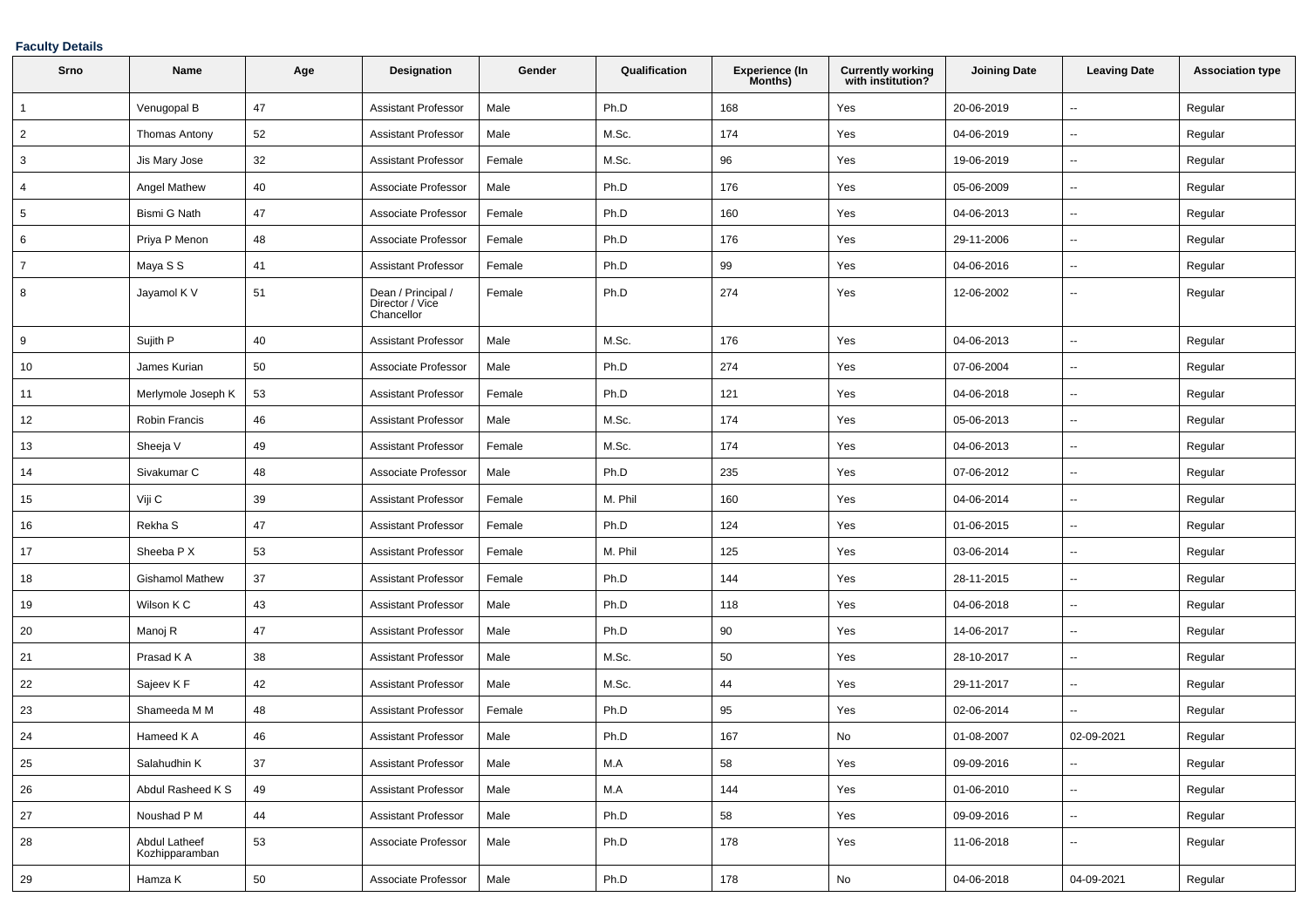| 30 | Abdul Saleem M          | 53 | <b>Assistant Professor</b> | Male   | Ph.D  | 145 | Yes | 11-06-2018 | $\overline{\phantom{a}}$ | Regular |
|----|-------------------------|----|----------------------------|--------|-------|-----|-----|------------|--------------------------|---------|
| 31 | Krishnakumar K          | 51 | Associate Professor        | Male   | Ph.D  | 193 | Yes | 04-06-2016 | --                       | Regular |
| 32 | Jess Mary James         | 42 | <b>Assistant Professor</b> | Female | M.Sc. | 209 | Yes | 05-06-2009 | $\overline{\phantom{a}}$ | Regular |
| 33 | Stephen Sequiera        | 51 | <b>Assistant Professor</b> | Male   | Ph.D  | 85  | Yes | 09-06-2017 | $\overline{\phantom{a}}$ | Regular |
| 34 | Shanti Vasudevan C<br>N | 38 | <b>Assistant Professor</b> | Female | M.Sc. | 121 | Yes | 03-06-2015 | -−                       | Regular |
| 35 | Shyamkumar S            | 38 | <b>Assistant Professor</b> | Male   | Ph.D  | 121 | No  | 16-06-2011 | 02-09-2021               | Regular |
| 36 | Meera Gopal             | 55 | Associate Professor        | Female | Ph.D  | 221 | Yes | 21-06-2013 |                          | Regular |
| 37 | Sreesha Sasi            | 40 | Associate Professor        | Female | Ph.D  | 181 | Yes | 03-06-2015 | $\sim$                   | Regular |
| 38 | Prasanthkumar K P       | 40 | <b>Assistant Professor</b> | Male   | Ph.D  | 166 | Yes | 17-07-2018 | ⊶.                       | Regular |
| 39 | Seena E B               | 42 | <b>Assistant Professor</b> | Female | Ph.D  | 137 | Yes | 07-06-2017 | $\overline{\phantom{a}}$ | Regular |
| 40 | Femina K S              | 41 | <b>Assistant Professor</b> | Female | Ph.D  | 181 | Yes | 13-06-2016 | --                       | Regular |
| 41 | Jolly V Antony          | 45 | <b>Assistant Professor</b> | Male   | Ph.D  | 181 | Yes | 05-06-2015 | -−                       | Regular |
| 42 | Zeena P Hamza           | 42 | <b>Assistant Professor</b> | Female | Ph.D  | 104 | No  | 29-11-2012 | 03-09-2021               | Regular |
| 43 | Neena George            | 39 | <b>Assistant Professor</b> | Female | Ph.D  | 137 | Yes | 08-06-2017 | $\overline{\phantom{a}}$ | Regular |
| 44 | Bindu Sharmila T K      | 44 | Associate Professor        | Female | Ph.D  | 181 | Yes | 03-06-2015 | ⊶.                       | Regular |
| 45 | Suja N R                | 45 | Associate Professor        | Female | Ph.D  | 181 | Yes | 03-06-2011 | $\overline{\phantom{a}}$ | Regular |
| 46 | Rejimon P K             | 42 | <b>Assistant Professor</b> | Male   | Ph.D  | 153 | Yes | 02-06-2015 | $\overline{\phantom{a}}$ | Regular |
| 47 | Julie Chandra C S       | 42 | <b>Assistant Professor</b> | Female | Ph.D  | 121 | Yes | 17-06-2017 | $\overline{\phantom{a}}$ | Regular |
| 48 | K P Ashokan             | 54 | Associate Professor        | Male   | M.Sc. | 329 | Yes | 03-06-2015 | $\overline{\phantom{a}}$ | Regular |
| 49 | Amrutha S Rajan         | 40 | Associate Professor        | Female | Ph.D  | 181 | Yes | 20-06-2012 | $\sim$                   | Regular |
| 50 | Alson Mart              | 39 | <b>Assistant Professor</b> | Male   | Ph.D  | 101 | Yes | 23-07-2015 | --                       | Regular |
| 51 | Deepak J Prabhu         | 44 | <b>Assistant Professor</b> | Male   | M.Sc. | 88  | Yes | 04-06-2018 | Ξ.                       | Regular |
| 52 | Sreejesh P R            | 39 | <b>Assistant Professor</b> | Male   | Ph.D  | 44  | Yes | 04-06-2018 | --                       | Regular |
| 53 | Sajith Menon            | 39 | <b>Assistant Professor</b> | Male   | Ph.D  | 140 | Yes | 04-06-2018 | --                       | Regular |
| 54 | Suresh V N              | 53 | Associate Professor        | Male   | Ph.D  | 235 | Yes | 01-06-2011 | Щ,                       | Regular |
| 55 | Anitha M N              | 49 | Associate Professor        | Female | Ph.D  | 172 | Yes | 03-09-2013 | Щ,                       | Regular |
| 56 | Savitha M A             | 39 | <b>Assistant Professor</b> | Female | M.COM | 121 | Yes | 05-06-2017 | $\overline{\phantom{a}}$ | Regular |
| 57 | Mary Sudha P            | 39 | <b>Assistant Professor</b> | Female | M.COM | 106 | No  | 03-06-2015 | 03-09-2021               | Regular |
| 58 | Sunil Kumar S<br>Menon  | 49 | Associate Professor        | Male   | Ph.D  | 238 | Yes | 03-06-2010 | --                       | Regular |
| 59 | Nishanthi P U           | 46 | <b>Assistant Professor</b> | Female | Ph.D  | 168 | Yes | 04-06-2013 | Щ,                       | Regular |
| 60 | Shiji K                 | 36 | <b>Assistant Professor</b> | Female | M.A   | 83  | Yes | 27-10-2016 | -−                       | Regular |
| 61 | Santhosh T<br>Varghese  | 51 | <b>Assistant Professor</b> | Male   | M.A   | 194 | Yes | 02-06-2016 | $\overline{\phantom{a}}$ | Regular |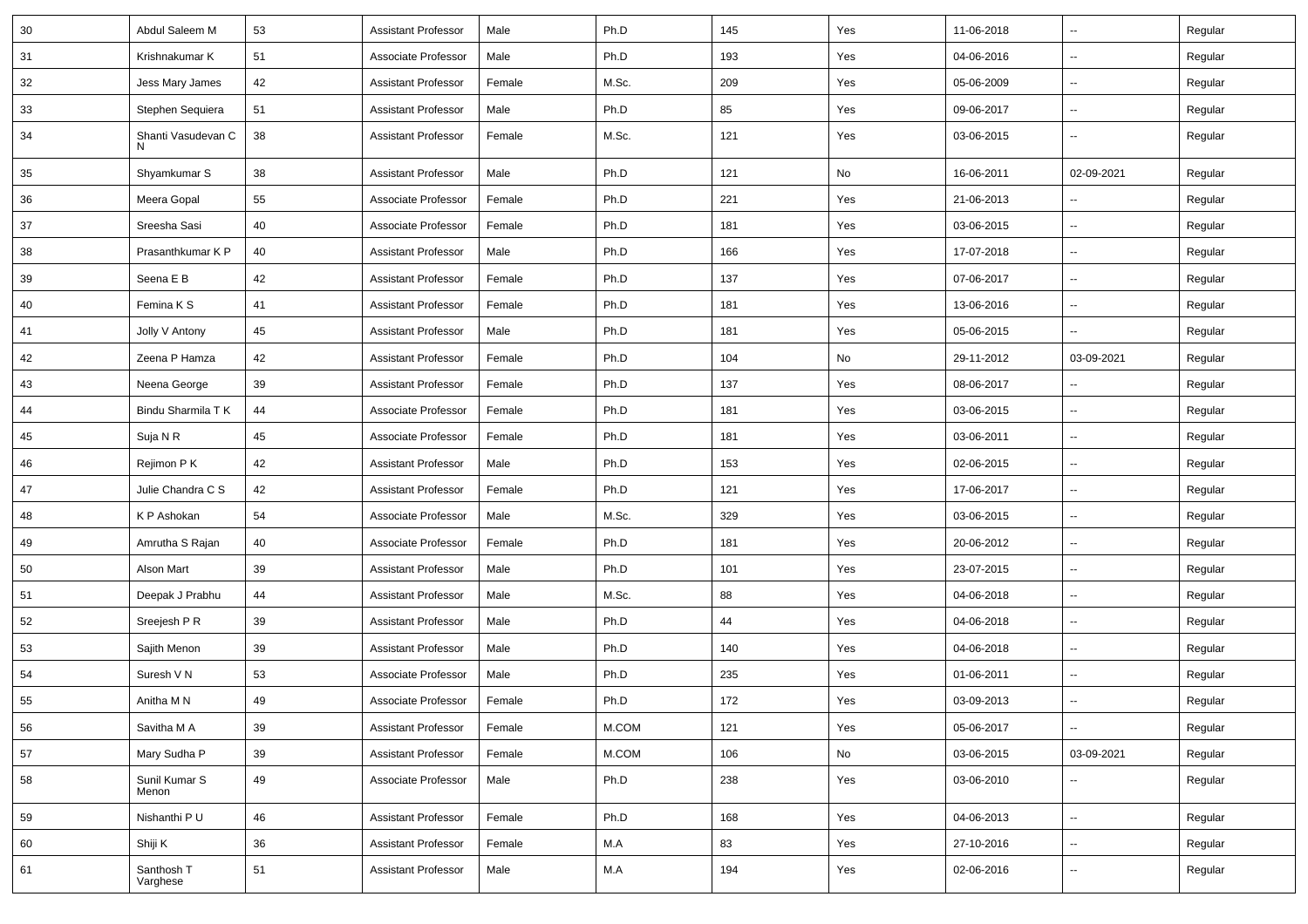| 62 | Anna Abraham<br>Pachayil  | 40 | Assistant Professor        | Female | Ph.D    | 121 | Yes | 02-06-2016 | --                       | Regular |
|----|---------------------------|----|----------------------------|--------|---------|-----|-----|------------|--------------------------|---------|
| 63 | Mary Ushes James          | 46 | <b>Assistant Professor</b> | Female | M. Phil | 181 | Yes | 05-06-2012 | $\sim$                   | Regular |
| 64 | Suja T V                  | 49 | Associate Professor        | Female | Ph.D    | 188 | Yes | 16-06-2017 | -−                       | Regular |
| 65 | Bijesh V Jose             | 42 | <b>Assistant Professor</b> | Male   | M.A     | 133 | Yes | 06-06-2014 | -−                       | Regular |
| 66 | Reena Nair                | 45 | <b>Assistant Professor</b> | Female | M.A     | 137 | No  | 06-06-2014 | 03-09-2021               | Regular |
| 67 | Deepthi T Divakaran       | 38 | <b>Assistant Professor</b> | Female | M.A     | 120 | Yes | 01-06-2015 |                          | Regular |
| 68 | Manchusha<br>Madhusudanan | 45 | <b>Assistant Professor</b> | Female | M. Phil | 138 | Yes | 15-06-2017 | $\sim$                   | Regular |
| 69 | Soya V N                  | 33 | <b>Assistant Professor</b> | Female | M. Phil | 89  | No  | 29-11-2014 | 02-09-2021               | Regular |
| 70 | Rajna C V                 | 37 | <b>Assistant Professor</b> | Female | M.A     | 157 | Yes | 07-06-2014 | $\sim$                   | Regular |
| 71 | Priya Jose K              | 43 | Associate Professor        | Female | Ph.D    | 196 | Yes | 04-06-2018 | --                       | Regular |
| 72 | P K Sreekumar             | 46 | Associate Professor        | Male   | Ph.D    | 177 | Yes | 04-06-2018 | $\overline{\phantom{a}}$ | Regular |
| 73 | Anoopa C R                | 44 | <b>Assistant Professor</b> | Female | M.A     | 94  | Yes | 04-06-2018 | $\overline{\phantom{a}}$ | Regular |
| 74 | Reem S                    | 36 | <b>Assistant Professor</b> | Female | Ph.D    | 37  | Yes | 01-06-2018 | -−                       | Regular |
| 75 | Simi Thomas               | 33 | <b>Assistant Professor</b> | Female | M.A     | 34  | Yes | 19-09-2018 | $\sim$                   | Regular |
| 76 | Bindu M G                 | 48 | Associate Professor        | Female | Ph.D    | 181 | Yes | 03-06-2011 | $\sim$                   | Regular |
| 77 | Jeetha P Etturuthil       | 52 | <b>Assistant Professor</b> | Female | M. Phil | 142 | Yes | 04-06-2014 | -−                       | Regular |
| 78 | Lalimol Varghese P        | 51 | Associate Professor        | Female | Ph.D    | 174 | Yes | 01-06-2010 | -−                       | Regular |
| 79 | Reenakumari VL            | 48 | <b>Assistant Professor</b> | Female | Ph.D    | 120 | Yes | 08-08-2016 | --                       | Regular |
| 80 | Jayaprabha C S            | 45 | Associate Professor        | Female | Ph.D    | 205 | Yes | 16-06-2017 | $\overline{\phantom{a}}$ | Regular |
| 81 | Anitha P L                | 43 | <b>Assistant Professor</b> | Female | Ph.D    | 145 | Yes | 03-06-2014 | Ξ.                       | Regular |
| 82 | Sailaja K                 | 48 | Associate Professor        | Female | Ph.D    | 185 | No  | 06-03-2009 | 02-09-2021               | Regular |
| 83 | Bindhu A K                | 43 | <b>Assistant Professor</b> | Female | Ph.D    | 141 | Yes | 06-02-2015 | --                       | Regular |
| 84 | Saji R Kurup              | 45 | <b>Assistant Professor</b> | Male   | Ph.D    | 138 | Yes | 08-06-2018 | -−                       | Regular |
| 85 | Abdul Lathif C H          | 45 | <b>Assistant Professor</b> | Male   | M.A     | 141 | No  | 01-06-2010 | 08-09-2021               | Regular |
| 86 | Divya T                   | 38 | <b>Assistant Professor</b> | Female | Ph.D    | 63  | Yes | 14-10-2016 |                          | Regular |
| 87 | Omal Aloysius             | 42 | <b>Assistant Professor</b> | Male   | M.A     | 141 | Yes | 01-06-2010 |                          | Regular |
| 88 | Jaison Augustine          | 37 | <b>Assistant Professor</b> | Male   | M.A     | 57  | Yes | 14-10-2016 | $\sim$                   | Regular |
| 89 | Dipu P K                  | 40 | <b>Assistant Professor</b> | Male   | M.A     | 185 | Yes | 05-06-2014 | Щ,                       | Regular |
| 90 | Vinodkumar<br>Kallolickal | 49 | Associate Professor        | Male   | Ph.D    | 132 | Yes | 16-06-2010 | $\overline{\phantom{a}}$ | Regular |
| 91 | Shanmughan C M            | 53 | <b>Assistant Professor</b> | Male   | M.A     | 166 | Yes | 13-06-2017 | $\overline{\phantom{a}}$ | Regular |
| 92 | Geetha P C                | 48 | <b>Assistant Professor</b> | Female | M.A     | 105 | Yes | 05-06-2013 | $\overline{\phantom{a}}$ | Regular |
| 93 | M H Remeshkumar           | 45 | <b>Assistant Professor</b> | Male   | Ph.D    | 133 | Yes | 05-06-2017 | $\overline{\phantom{a}}$ | Regular |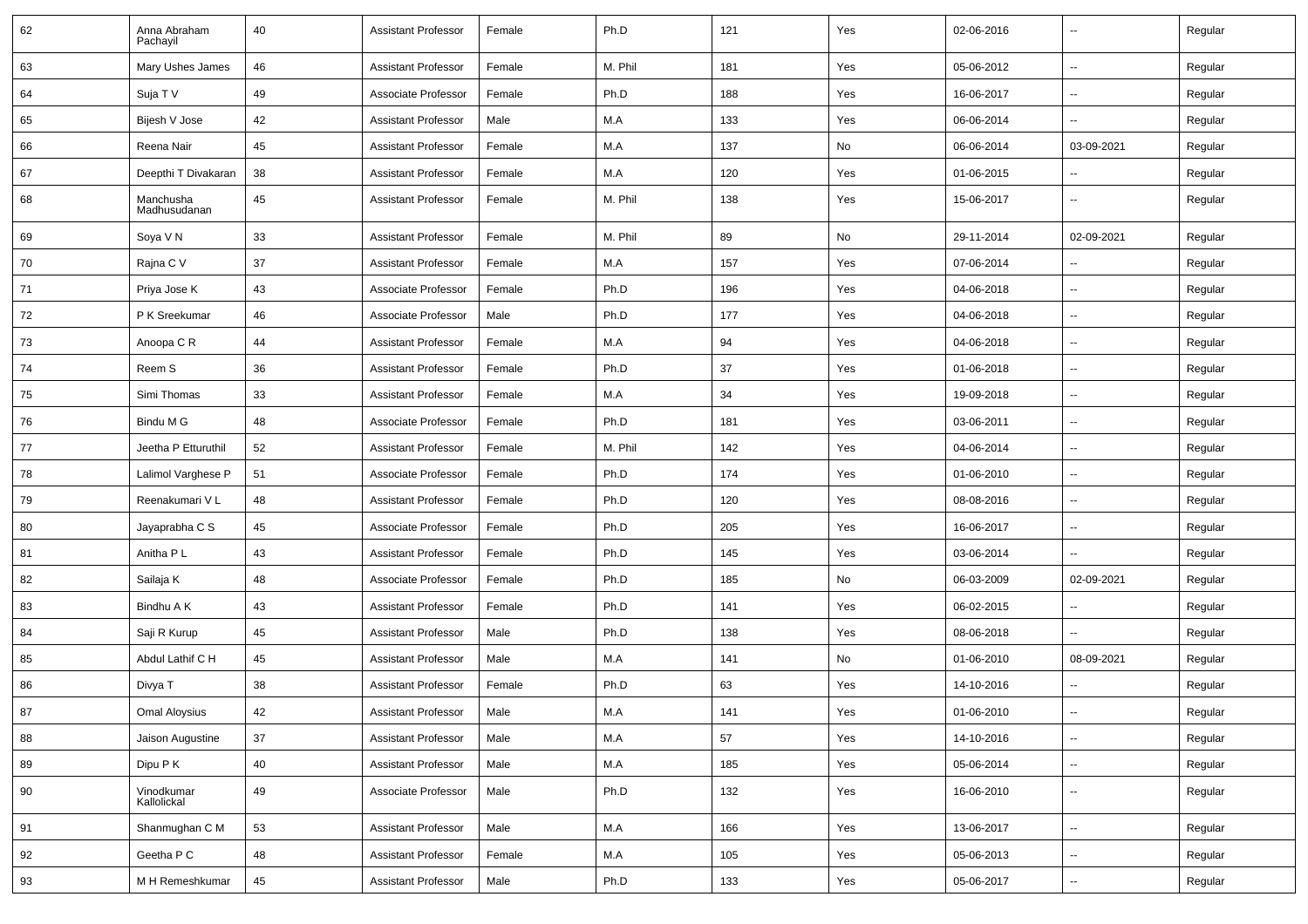| 94  | I K Jayadev             | 56 | Associate Professor        | Male   | M.A     | 334 | No  | 02-07-1999 | 31-05-2021               | Regular |
|-----|-------------------------|----|----------------------------|--------|---------|-----|-----|------------|--------------------------|---------|
| 95  | Subida M D              | 54 | <b>Assistant Professor</b> | Female | M.A     | 117 | Yes | 22-07-2012 | $\overline{\phantom{a}}$ | Regular |
| 96  | Shajila Beevi S         | 45 | Associate Professor        | Female | Ph.D    | 205 | Yes | 02-06-2004 | $\overline{\phantom{a}}$ | Regular |
| 97  | Salooja M S             | 54 | Associate Professor        | Female | Ph.D    | 206 | Yes | 30-09-2004 | $\overline{\phantom{a}}$ | Regular |
| 98  | Julia David             | 44 | <b>Assistant Professor</b> | Female | Ph.D    | 157 | Yes | 03-06-2014 | $\overline{\phantom{a}}$ | Regular |
| 99  | Lekshmi Priya R S       | 37 | <b>Assistant Professor</b> | Female | M.A     | 80  | Yes | 01-06-2015 | Ξ.                       | Regular |
| 100 | Sumy Joy<br>Oliyappuram | 47 | Associate Professor        | Female | Ph.D    | 181 | Yes | 01-06-2010 | н.                       | Regular |
| 101 | Mathew T M              | 47 | <b>Assistant Professor</b> | Male   | Ph.D    | 157 | Yes | 19-06-2017 | Ξ.                       | Regular |
| 102 | E S Rasheed             | 56 | Associate Professor        | Male   | Ph.D    | 178 | No  | 06-06-2013 | 30-04-2021               | Regular |
| 103 | Joseph Sebastian        | 56 | Associate Professor        | Male   | M.A     | 236 | No  | 03-06-2005 | 31-05-2021               | Regular |
| 104 | M S Murali              | 49 | <b>Assistant Professor</b> | Male   | Ph.D    | 169 | Yes | 01-06-2010 |                          | Regular |
| 105 | Navoor Pareeth          | 40 | <b>Assistant Professor</b> | Male   | M.A     | 121 | Yes | 03-11-2011 | -−                       | Regular |
| 106 | Jaya S                  | 42 | Associate Professor        | Female | Ph.D    | 205 | Yes | 21-12-2012 | Ξ.                       | Regular |
| 107 | Viji C B                | 32 | <b>Assistant Professor</b> | Female | M.Sc.   | 88  | No  | 07-06-2017 | 02-09-2021               | Regular |
| 108 | Jaya Augustine          | 46 | <b>Assistant Professor</b> | Female | M.Sc.   | 205 | Yes | 04-06-2013 | $\overline{\phantom{a}}$ | Regular |
| 109 | Pramod P K              | 44 | <b>Assistant Professor</b> | Male   | Ph.D    | 132 | No  | 06-06-2017 | 02-09-2021               | Regular |
| 110 | Thasneem T R            | 35 | <b>Assistant Professor</b> | Female | M.Sc.   | 124 | Yes | 02-06-2015 | $\overline{\phantom{a}}$ | Regular |
| 111 | Bloomy Joseph           | 45 | Associate Professor        | Female | Ph.D    | 205 | Yes | 01-06-2015 | -−                       | Regular |
| 112 | Sreeranjini K A         | 35 | <b>Assistant Professor</b> | Female | Ph.D    | 42  | Yes | 29-01-2018 | Ξ.                       | Regular |
| 113 | K Ashtaman Pillai       | 49 | Associate Professor        | Male   | M.A     | 260 | Yes | 05-06-2018 | $\sim$                   | Regular |
| 114 | Pooja P<br>Balasundaram | 53 | Associate Professor        | Female | Ph.D    | 241 | Yes | 08-06-2007 | $\overline{\phantom{a}}$ | Regular |
| 115 | Saji S                  | 50 | Associate Professor        | Female | Ph.D    | 222 | Yes | 04-06-2018 | $\overline{\phantom{a}}$ | Regular |
| 116 | Sindhu K S              | 50 | <b>Assistant Professor</b> | Female | Ph.D    | 61  | Yes | 15-06-2016 | Щ,                       | Regular |
| 117 | Neena T S               | 52 | Associate Professor        | Female | Ph.D    | 157 | Yes | 04-11-2014 | $\overline{\phantom{a}}$ | Regular |
| 118 | Jijo Panjikaran         | 53 | <b>Assistant Professor</b> | Male   | Ph.D    | 109 | Yes | 02-06-2016 | --                       | Regular |
| 119 | Deepthi S S             | 40 | Assistant Professor        | Female | M.A     | 145 | Yes | 07-06-2012 |                          | Regular |
| 120 | Saneesh P M             | 38 | <b>Assistant Professor</b> | Male   | M. Phil | 105 | Yes | 02-06-2015 | $\sim$                   | Regular |
| 121 | Smitha T M              | 46 | <b>Assistant Professor</b> | Female | Ph.D    | 139 | Yes | 06-01-2010 | $\sim$                   | Regular |
| 122 | Biju K P                | 44 | <b>Assistant Professor</b> | Male   | Ph.D    | 46  | Yes | 27-09-2017 | $\sim$                   | Regular |
| 123 | Nobel P S               | 49 | <b>Assistant Professor</b> | Male   | M.A     | 165 | Yes | 03-06-2009 | $\sim$                   | Regular |
| 124 | Rekha G Menon           | 47 | <b>Assistant Professor</b> | Female | Ph.D    | 165 | Yes | 24-07-2012 | ⊷.                       | Regular |
| 125 | Surya<br>Aravindakshan  | 42 | <b>Assistant Professor</b> | Female | Ph.D    | 166 | Yes | 02-06-2014 | $\sim$                   | Regular |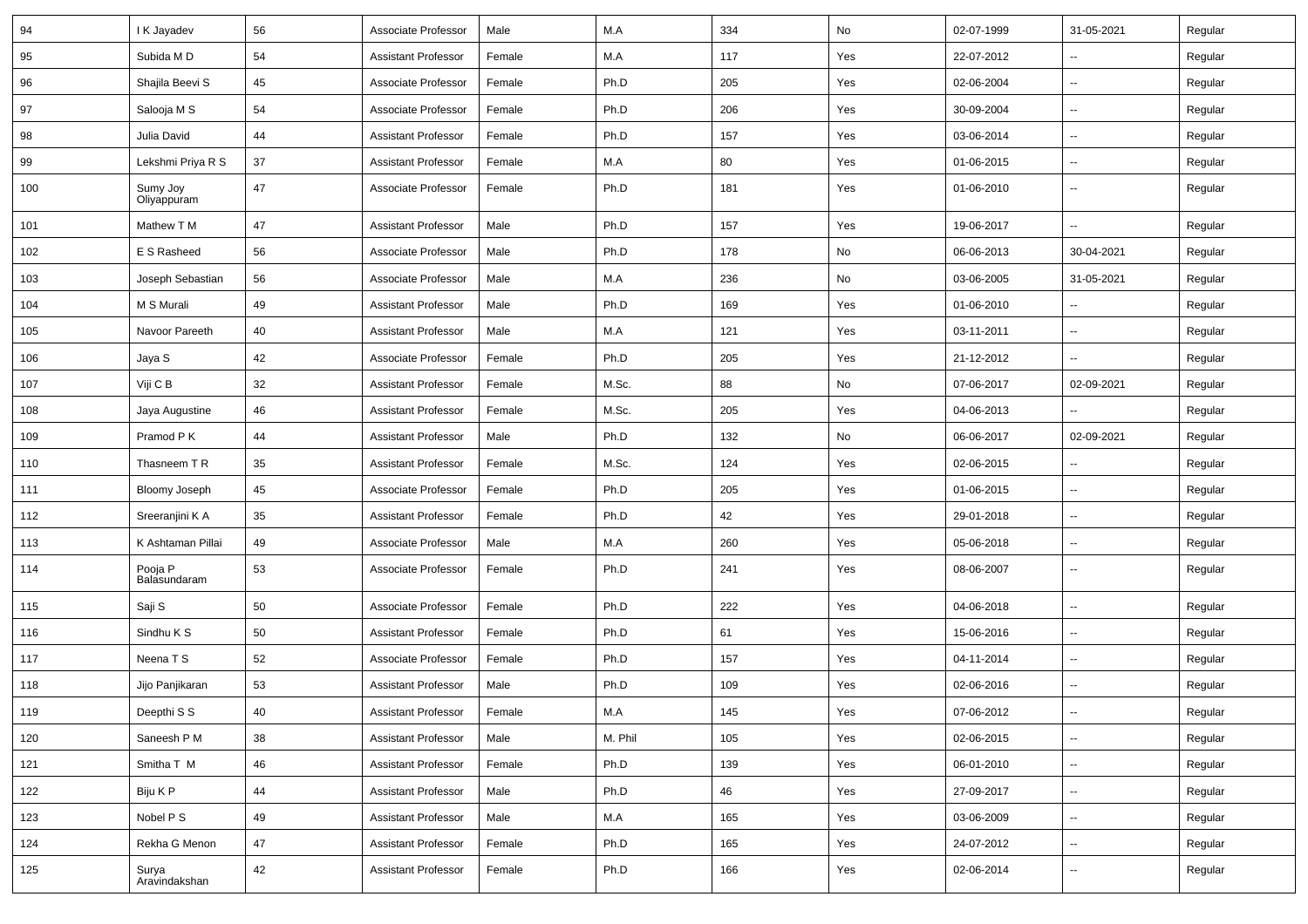| 126 | Jumanath P J             | 37 | <b>Assistant Professor</b> | Female | M.A     | 141 | Yes | 01-06-2016 | $\overline{\phantom{a}}$ | Regular |
|-----|--------------------------|----|----------------------------|--------|---------|-----|-----|------------|--------------------------|---------|
| 127 | Reshmi H<br>Fernandez    | 38 | <b>Assistant Professor</b> | Female | Ph.D    | 128 | Yes | 24-11-2010 | $\overline{\phantom{a}}$ | Regular |
| 128 | Antony Dawson<br>Dsilva  | 39 | <b>Assistant Professor</b> | Male   | M. Phil | 124 | Yes | 01-06-2016 | $\overline{\phantom{a}}$ | Regular |
| 129 | Priyesh C U              | 38 | <b>Assistant Professor</b> | Male   | Ph.D    | 121 | Yes | 02-06-2013 | $\overline{\phantom{a}}$ | Regular |
| 130 | Jeena George             | 50 | Associate Professor        | Female | Ph.D    | 169 | Yes | 04-06-2007 | $\overline{\phantom{a}}$ | Regular |
| 131 | Sindhu T S               | 49 | <b>Assistant Professor</b> | Female | Ph.D    | 133 | Yes | 11-06-2010 | --                       | Regular |
| 132 | Remadevi V               | 52 | Associate Professor        | Female | Ph.D    | 167 | Yes | 01-08-2007 | Щ,                       | Regular |
| 133 | Prajini Prakash          | 39 | <b>Assistant Professor</b> | Female | M.A     | 116 | Yes | 15-06-2017 | Ξ.                       | Regular |
| 134 | M S Sheeba               | 54 | Associate Professor        | Female | Ph.D    | 169 | Yes | 04-06-2007 | Щ,                       | Regular |
| 135 | Meera Sukumaran          | 38 | <b>Assistant Professor</b> | Female | M.A     | 157 | Yes | 19-06-2008 | $\overline{\phantom{a}}$ | Regular |
| 136 | Ramesh P P               | 52 | Assistant Professor        | Male   | Ph.D    | 91  | Yes | 07-07-2014 | Ξ.                       | Regular |
| 137 | Navin Naik N             | 43 | <b>Assistant Professor</b> | Male   | M.A     | 169 | Yes | 01-06-2018 | --                       | Regular |
| 138 | Betty P S                | 55 | <b>Assistant Professor</b> | Female | M. Phil | 145 | Yes | 01-06-2010 | $\overline{\phantom{a}}$ | Regular |
| 139 | Anitha Abraham           | 52 | <b>Assistant Professor</b> | Female | M.Sc.   | 181 | Yes | 08-06-2011 | Ξ.                       | Regular |
| 140 | Shyla M H                | 54 | Associate Professor        | Female | Ph.D    | 222 | Yes | 03-11-2008 | $\overline{\phantom{a}}$ | Regular |
| 141 | Prakasan K               | 47 | Associate Professor        | Male   | Ph.D    | 156 | Yes | 05-08-2015 | $\overline{\phantom{a}}$ | Regular |
| 142 | Sunish K S               | 48 | <b>Assistant Professor</b> | Male   | Ph.D    | 185 | Yes | 06-08-2011 | $\overline{\phantom{a}}$ | Regular |
| 143 | Sandhya Krishnan K<br>R  | 41 | <b>Assistant Professor</b> | Female | M.Sc.   | 128 | Yes | 02-06-2015 | --                       | Regular |
| 144 | Dhanya<br>Balakrishnan   | 42 | <b>Assistant Professor</b> | Female | M.Sc.   | 128 | Yes | 02-06-2018 | --                       | Regular |
| 145 | Sharmila P S             | 43 | <b>Assistant Professor</b> | Female | M.Sc.   | 83  | Yes | 08-06-2018 | $\overline{\phantom{a}}$ | Regular |
| 146 | Joby Verghese            | 45 | <b>Assistant Professor</b> | Male   | Ph.D    | 166 | Yes | 04-06-2018 | $\overline{\phantom{a}}$ | Regular |
| 147 | Reena Joseph             | 49 | <b>Assistant Professor</b> | Female | MP.Ed.  | 165 | Yes | 02-06-2014 | Ξ.                       | Regular |
| 148 | Aju T G                  | 38 | <b>Assistant Professor</b> | Male   | MP.Ed.  | 82  | Yes | 01-06-2018 | $\overline{\phantom{a}}$ | Regular |
| 149 | Binod Babu K B           | 45 | <b>Assistant Professor</b> | Male   | Ph.D    | 67  | Yes | 17-06-2019 | $\overline{\phantom{a}}$ | Regular |
| 150 | Aimal P A                | 39 | <b>Assistant Professor</b> | Male   | Ph.D    | 121 | Yes | 01-08-2019 | $\overline{\phantom{a}}$ | Regular |
| 151 | Sheeja O                 | 39 | <b>Assistant Professor</b> | Female | M. Phil | 100 | Yes | 21-06-2019 | Щ,                       | Regular |
| 152 | Firos Khan S N           | 42 | <b>Assistant Professor</b> | Male   | M.A     | 201 | Yes | 21-06-2019 | Щ,                       | Regular |
| 153 | Sreelekshmi SK           | 40 | <b>Assistant Professor</b> | Female | Ph.D    | 133 | Yes | 18-06-2019 | Щ,                       | Regular |
| 154 | Achilles A B             | 42 | <b>Assistant Professor</b> | Male   | M.A     | 14  | Yes | 04-06-2020 | щ.                       | Regular |
| 155 | Satheese Chandra<br>Bose | 41 | <b>Assistant Professor</b> | Male   | Ph.D    | 166 | Yes | 18-06-2019 | Щ,                       | Regular |
| 156 | Manikandan K             | 41 | <b>Assistant Professor</b> | Male   | M.A     | 139 | Yes | 01-07-2019 | ₩,                       | Regular |